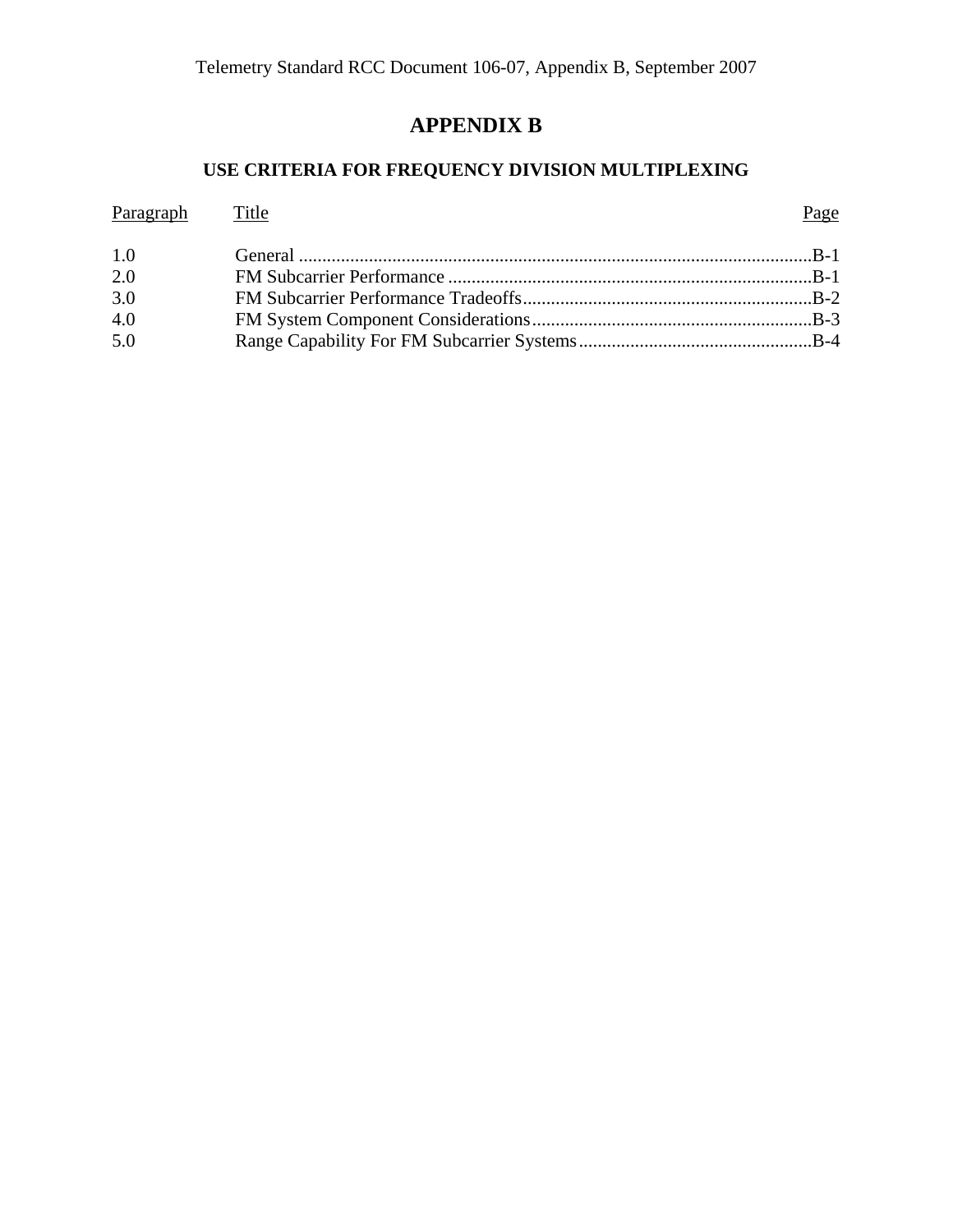This page intentionally left blank.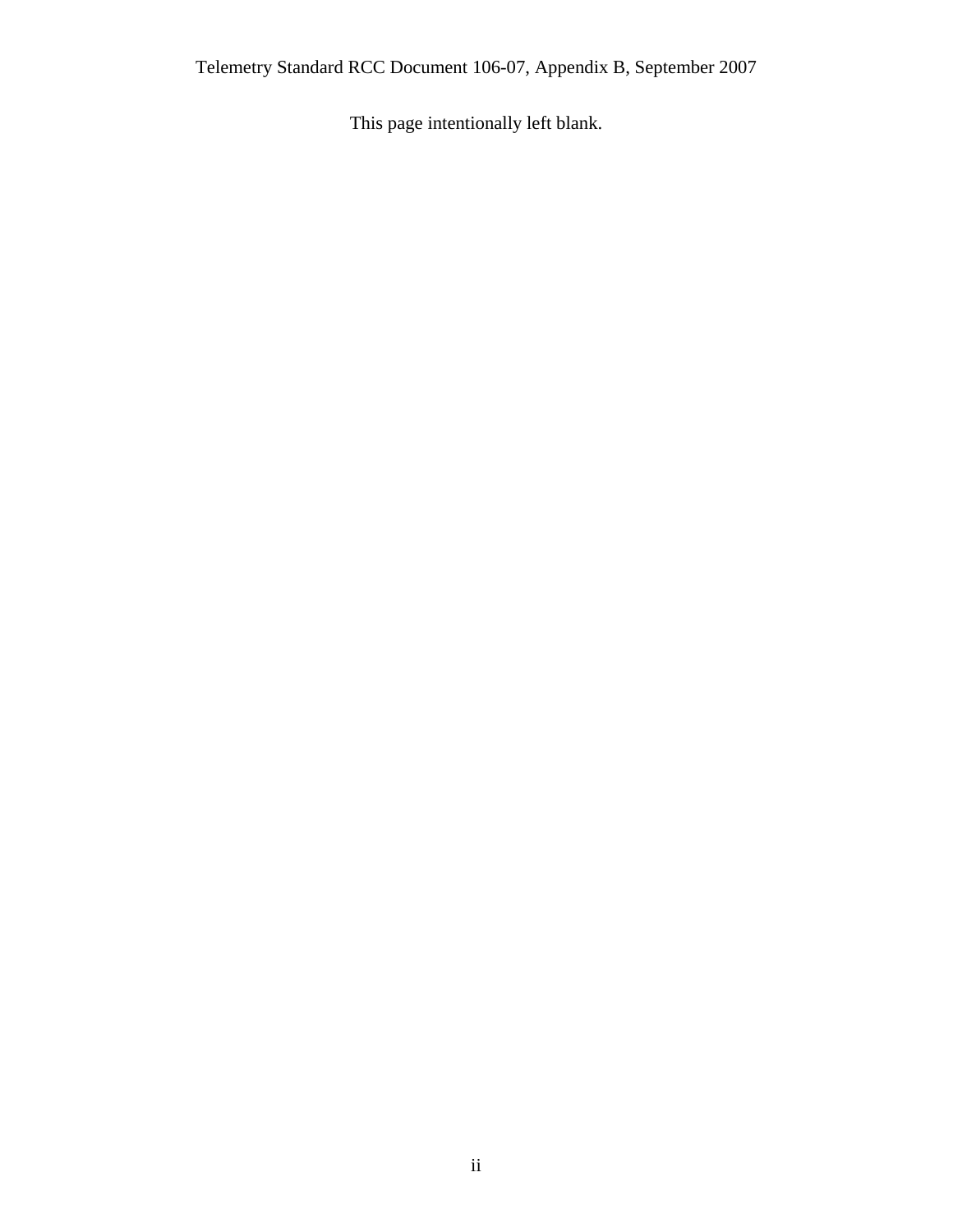## **APPENDIX B**

## **USE CRITERIA FOR FREQUENCY DIVISION MULTIPLEXING**

#### <span id="page-2-0"></span>**1.0 General**

 Successful application of frequency division multiplexing telemetry standards depends on recognition of performance limits and performance tradeoffs, which may be required in implementation of a system. The use criteria included in this Appendix are offered in this context as a guide for orderly application of the standards, which are presented in Chapter 3. It is the responsibility of the telemetry system designer to select the range of performance that will meet data measurement requirements and at the same time permit operation within the limits of the standards. A designer or user must also recognize the fact that even though the standards for FM/FM multiplexing encompass a broad range of performance limits, tradeoffs such as data accuracy for data bandwidth may be necessary. Nominal values for such parameters as frequency response and rise time are listed to indicate the majority of expected use and should not be interpreted as inflexible operational limits. It must be remembered that system performance is influenced by other considerations such as hardware performance capabilities. In summary, the scope of the standards together with the use criteria is intended to offer flexibility of operation and yet provide realistic limits.

## **2.0 FM Subcarrier Performance**

 The nominal and maximum frequency response of the subcarrier channels listed in Chapter 3 (Table 3-1A, Table 3-1B, Table 3-1C and Table 3-2) is 10 and 50 percent of the maximum allowable deviation bandwidth. The nominal frequency response of the channels employs a deviation ratio of five. The deviation ratio of a channel is one-half the defined deviation bandwidth divided by the cutoff frequency of the discriminator output filter.

2.1 The use of other deviation ratios for any of the subcarrier channels listed may be selected by the range users to conform with the specific data response requirements for the channel. As a rule, the rms signal-to-noise ratio (SNR) of a specific channel varies as the three-halves power of that subcarrier deviation ratio.

2.2 The nominal and minimum channel rise times indicated in Chapter 3 (Table 3-1A, Table 3- 1B, Table 3-1C and Table 3-2) have been determined from the equation which states that rise time is equal to 0.35 divided by the frequency response for the nominal and maximum frequency response. The equation is normally employed to define 10 to 90 percent rise time for a step function of the channel input signal. However, deviations from these values may be encountered because of variations in subcarrier components in the system.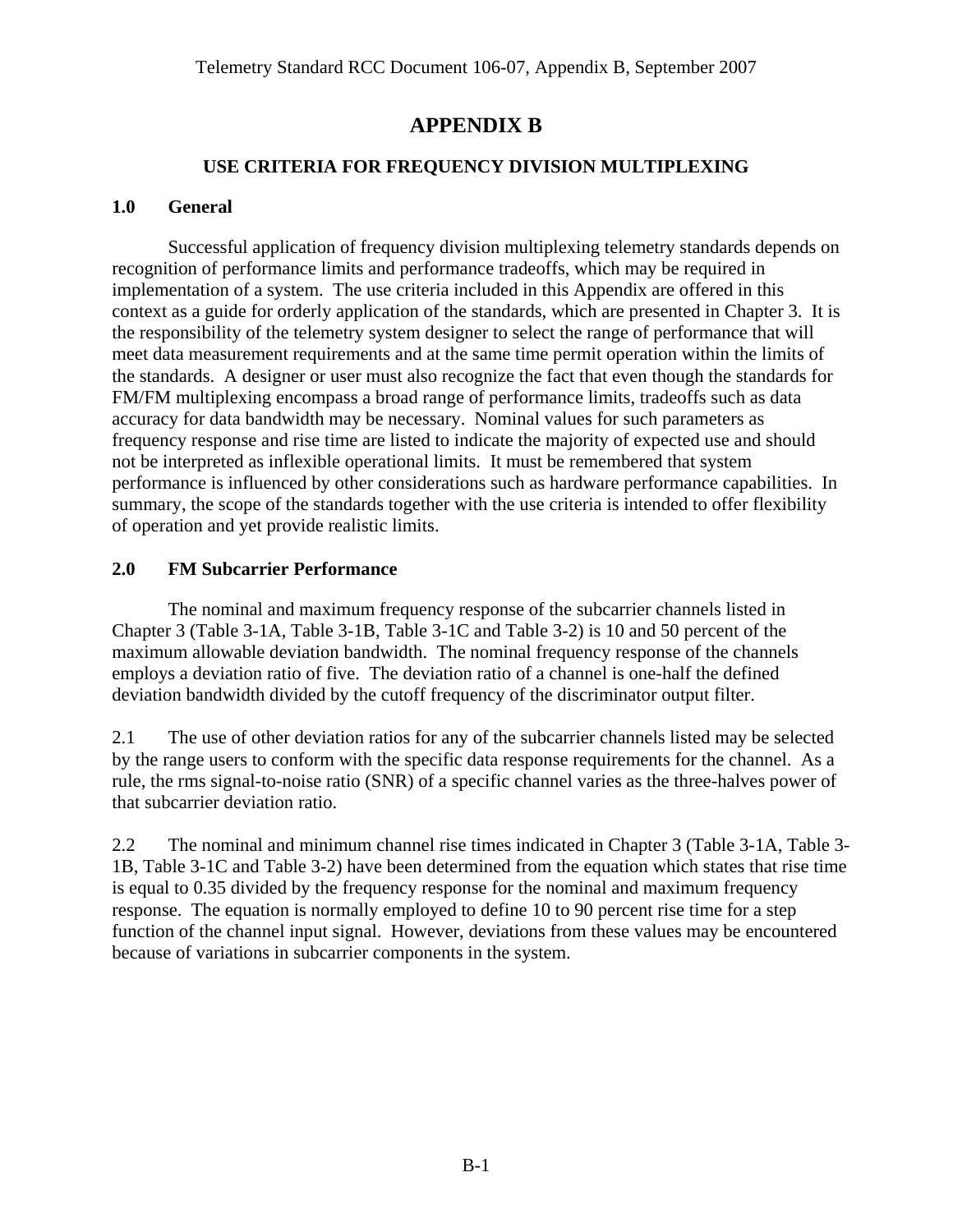## <span id="page-3-0"></span>**3.0 FM Subcarrier Performance Tradeoffs**

 The number of subcarrier channels that may be used simultaneously to modulate an RF carrier is limited by the RF channel bandwidth and by the output SNR that is acceptable for the application at hand. As channels are added, it is necessary to reduce the transmitter deviation allowed for each individual channel to keep the overall multiplex with the RF channel assignment. This reduction lowers the subcarrier-to-noise performance at the discriminator inputs. Thus, the system designer's problem is to determine acceptable tradeoffs between the number of subcarrier channels and acceptable subcarrier-to-noise ratios.

3.1 Background information relating to the level of performance and the tradeoffs that may be made is included in Telemetry FM/FM Baseband Structure Study, volumes I and II; which were completed under a contract administered by the Telemetry Working Group of the IRIG in 1965. The results of the study show that proportional bandwidth channels with center frequencies up to 165 kHz and constant bandwidth channels with center frequencies up to 176 kHz may be used within the constraints of these standards. The test criteria included the adjustment of the system components for approximately equal SNRs at all of the discriminator outputs with the receiver input near RF threshold. Intermodulation, caused by the radio-link components carrying the composite multiplex signal, limits the channel's performance under large signal conditions.

3.2 With subcarrier deviation ratios of four, channel data errors on the order of 2 percent rms were observed. Data channel errors on the order of 5 percent rms of full-scale bandwidth were observed when subcarrier deviation ratios of two were employed. When deviation ratios of one were used, it was observed that channel-data errors exceeded 5 percent. Some channels showed peak-to-peak errors as high as 30 percent. It must be emphasized, however, that the results of the tests performed in this study are based on specific methods of measurement on one system sample and that this system sample represents a unique configuration of components. Systems having different performance characteristics may not yield the same system performance.

3.3 System performance may be improved, in terms of better data accuracy, by sacrificing system data bandwidth; that is, if the user is willing to limit the number of subcarrier channels in the multiplex, particularly the higher frequency channels, the input level to the transmitter can be increased. The SNR of each subcarrier is then improved through the increased per-channel transmitter deviation. For example, the baseband structure study indicated that when the 165 kHz channel and the 93-kHz channel were not included in the proportional-bandwidth multiplex, performance improvement can be expected in the remaining channels equivalent to approximately 12 dB increased transmitter power.

3.4 Likewise, elimination of the five highest frequency channels in the constant bandwidth multiplex allowed a 6-dB increase in performance.

3.5 A general formula,<sup>[1](#page-3-1)</sup> which can be used to estimate the thermal noise performance of an FM/FM channel above threshold, is as follows:

<span id="page-3-1"></span> $\overline{a}$ <sup>1</sup> K.M. Uglow,. *Noise and Bandwidth in FM/FM Radio Telemetry*, "IRE Transaction on Telemetry and Remote Control," (May 1957) pp 19-22.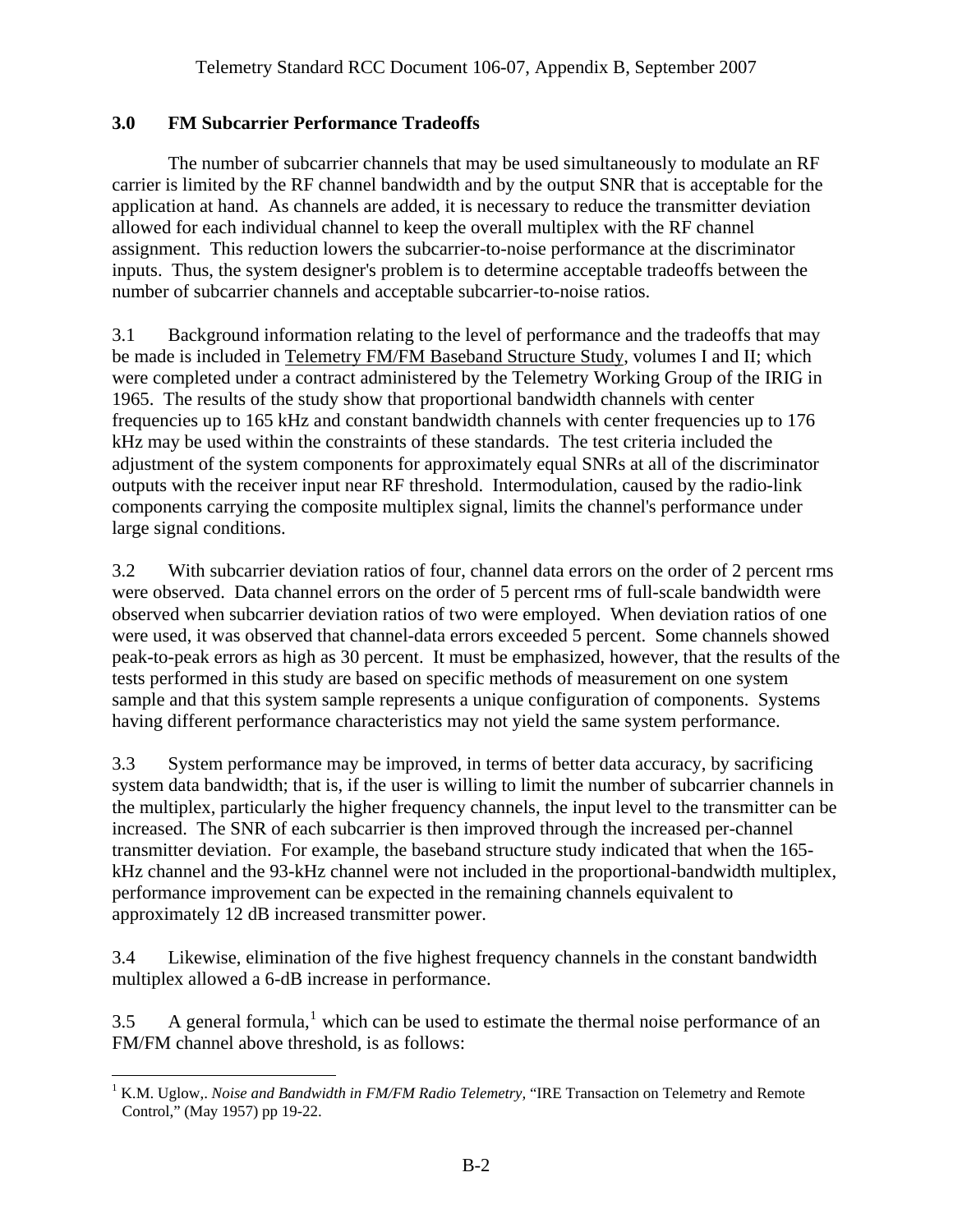<span id="page-4-0"></span>
$$
\left(\frac{S}{N}\right)_d = \left(\frac{S}{N}\right)_c \left(\frac{3}{4}\right)^{1/2} \left[\frac{B_c}{F_{ud}}\right]^{1/2} \left(\frac{f_{dc}}{f_s}\right) \left(\frac{f_{ds}}{F_{ud}}\right)
$$
\n(B-1)

where:

$$
\left(\frac{S}{N}\right)_d = \text{discriminator output signal-to-noise ratio (rms voltage ratio)}
$$

- *<sup>S</sup>*  $N$ <sup>*l*</sup> $_{c}$  $\big($  $\left(\frac{S}{N}\right)$  = receiver carrier-to-noise ratio (rms voltage ratio)
	- $B_{\rm C}$  $=$  carrier bandwidth (receiver IF bandwidth)
	- $F_{\text{ud}}$  = subcarrier discriminator output filter: 3-dB frequency
		- $f<sub>S</sub>$  = subcarrier center frequency
	- $f_{\text{dc}}$  = carrier peak deviation of the particular subcarrier of interest

 $f_{\text{ds}}$  = subcarrier peak deviation

 If the RF carrier power is such that the thermal noise is greater than the intermodulation noise, the above relation provides estimates accurate to within a few decibels. Additional information is contained in RCC Document 119, *Telemetry Applications Handbook.* 

3.6 The FM/FM composite-multiplex signal used to modulate the RF carrier may be a proportional-bandwidth format, a constant-bandwidth format, or a combination of the two types provided only that guard bands allowed for channels used in a mixed format be equal to or greater than the guard band allowed for the same channel in an unmixed format.

#### **4.0 FM System Component Considerations**

 System performance is dependent on all components in the system. Neglecting the effects of the RF and recording system, data channel accuracy is primarily a function of the linearity and frequency response of the subcarrier oscillators and discriminators employed. Systems designed to transmit data frequencies up to the nominal frequency responses shown in Chapter 3 (Table 3-1A, Table 3-1B, Table 3-1C and Table 3-2) have generally well-known response capabilities, and reasonable data accuracy estimates can be easily made. For datachannel requirements approaching the maximum frequency response shown in Chapter 3 (Table 3-1A, Table 3-1B, Table 3-1C and Table 3-2), oscillator and discriminator characteristics are less consistent and less well-defined, making data accuracy estimates less dependable.

4.1 The effect of the RF system on data accuracy is primarily in the form of noise because of intermodulation at high RF signal conditions well above threshold. Under low RF signal conditions, noise on the data channels is increased because of the degraded SNR existing in the receiver.